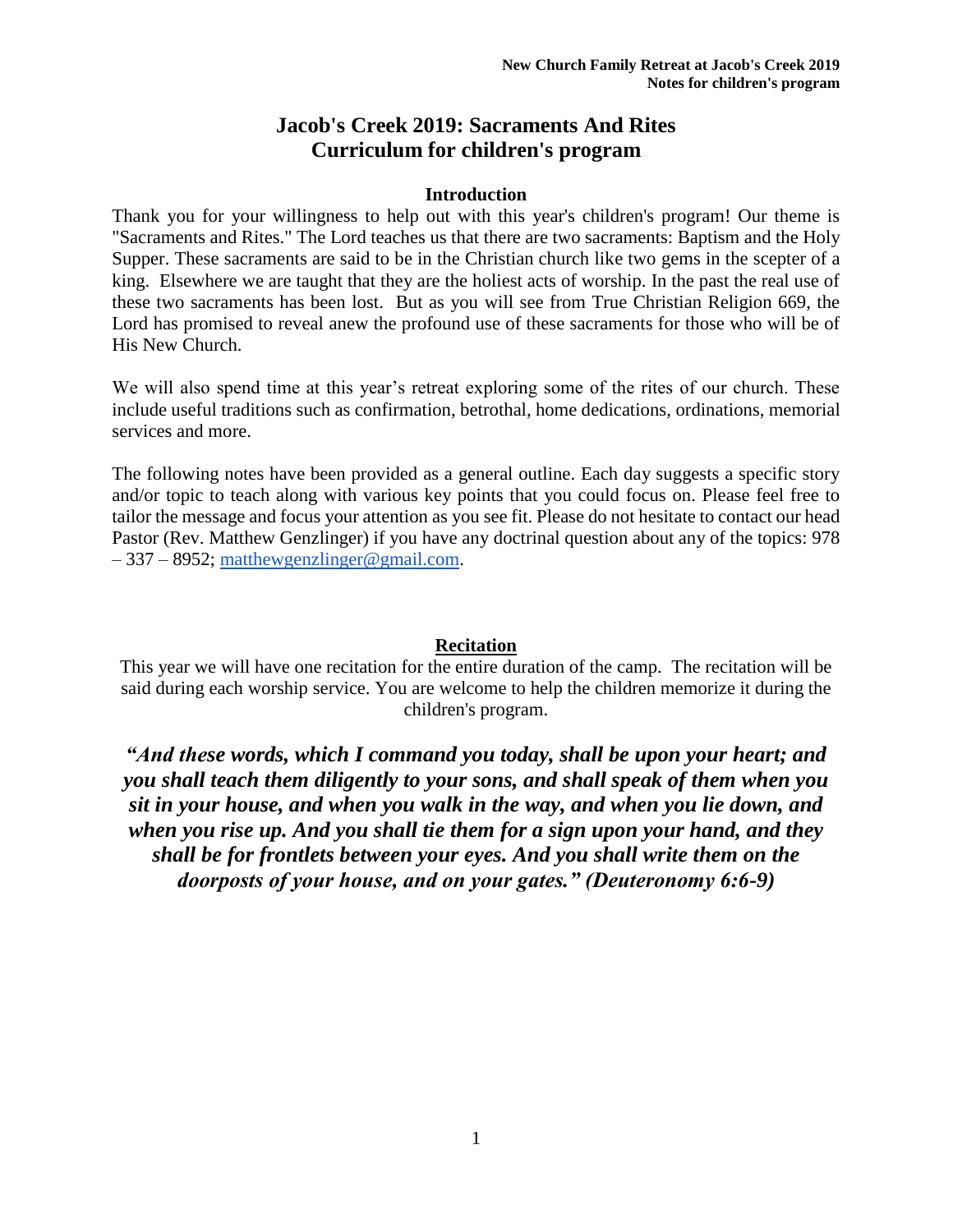# Introducing These Ideas to Children

The New Church has two sacraments, **Baptism** and the **Holy Supper**. These two acts of worship are special. They are known as sacraments because they are rituals the Lord Himself started while He was living on earth. He said, "Do this in remembrance of Me."

#### **Baptism**

Jesus had John baptize Him in the waters of the Jordan River. When John said, "I have need of baptism by You," He responded that His baptism was important symbolically, as an example for others.

## **Holy Supper**

On the last evening of Jesus's life on earth, He and His apostles ate the Passover feast. Jesus singled out the wine and the bread, blessing them and serving them to His followers with new significance. He made a point of serving them as a Holy Supper in which the wine corresponded to Divine Truth, and the bread to Divine Good, and asked us to take these into ourselves.

#### **Rites**

Rites are other worshipful observances, not specifically commanded but useful to the church. They include **Confirmation, Betrothal, Marriage, Ordination,** and **Memorial or Dedication services.** See more description on Wednesday, below.

## **Monday, July 22: Baptism** Some suggested readings:

- Matthew 3:1-17, Mark 1:1-11, Luke 3:1-22, John 1:1-34.
- The New Jerusalem and Its Heavenly Doctrine paragraph number  $202 209$  (shorter chapter on Baptism).
- True Christian Religion 667 691 (longer chapter on Baptism).
- Some good passages with fun images about the use and importance of Baptism and the Holy Supper: True Christian Religion 669, 673, 730.

Possible areas of focus and projects:

- The story of John the Baptist baptizing the Lord.
- What does "repent" mean? How does this prepare us for the coming of the Lord?
- What actually happens at a baptism service?
- The special angels that come around little children who are baptized.
- Why water?
	- o Represents the truths of faith that we need to learn and live according to in order to be regenerated and "born anew." (What are some of these truths of faith?)
	- o Also represents temptations we must go through.
- Three uses of baptism:
	- $\circ$  Introduction into the Christian church, and at the same time insertion among Christians in the spiritual world.
	- o That a Christian may know and acknowledge the Lord Jesus Christ, the redeemer and savior, and follow Him.
	- o That a person may be regenerated.
- Baptist itself does not impart faith or salvation, but testifies that those baptized will receive faith, and will be saved, IF they are regenerated.
- Replaces circumcision and all the ritualistic washings of the Old Testament.
- Who can be baptized? Children and adults.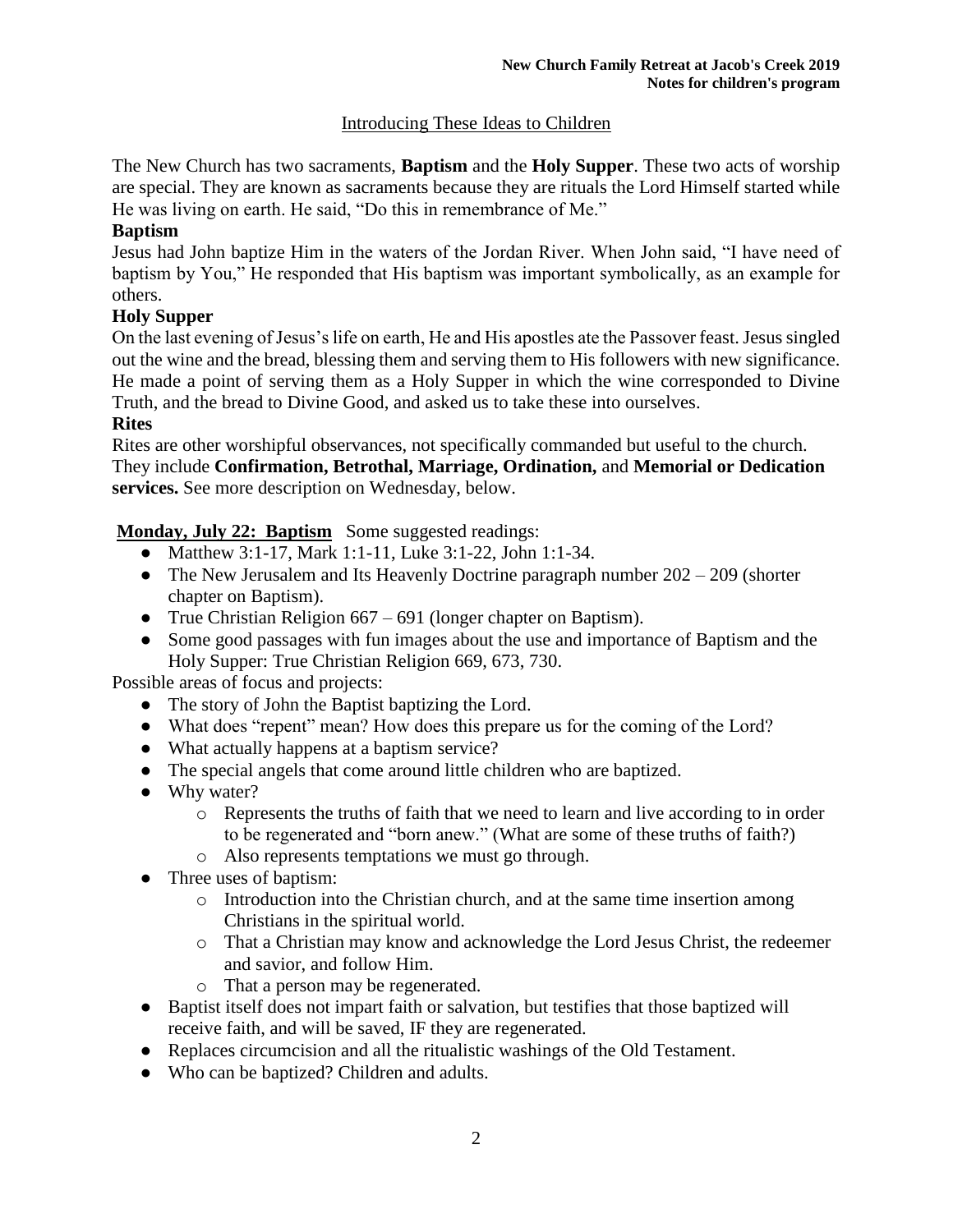**Tuesday, July 23: Holy Supper** Some suggested readings:

- Matthew 26:17-30, Mark 14:12-26, Luke 22:7-23.
- The New Jerusalem and Its Heavenly Doctrine paragraph number  $210 222$  (shorter chapter on the Holy Supper).
- True Christian Religion 698 730 (longer chapter on the Holy Supper).
- Some good passages with fun images about the use and importance of Baptism and the Holy Supper: True Christian Religion 669, 673, 730.

Possible areas of focus and projects:

- The story of the Lord celebrating the Holy Supper with His disciples.
- What actually happens at a Holy Supper service?
- Why unleavened bread and wine?
	- $\circ$  Unleavened Bread = Good of love.
	- $\circ$  Wine = Good of faith/wisdom/spiritual truth.
	- $\circ$  Eating = Taking these gifts from the Lord into ourselves.
- Use of Holy Supper:
	- $\circ$  Instituted by the Lord that through it there might be conjunction of the Church with heaven, and thus with the Lord (specifically with the Lord God Jesus Christ in His Divine Human).
	- o Because of this it is the holiest act of worship.
	- o Conjunction of the Lord through the Holy Super ONLY takes place with those who are in the good of love to, and of faith in, the Lord from the Lord.
- The importance of correspondences: The angels with us perceive what the bread and wine correspond to.
- Why do we wait until we are an adult to take the Holy Supper?

Teacher idea: Having the children act out the parts of the Holy Supper can be very powerful, as long as they do it with reverence. Breaking and blessing pita bread or crackers and serving these to others brings a sphere of love to the Lord and towards the neighbor, as does pouring and offering grape juice. Begin by deciding on blessings to say for the bread, for the juice, and for the child taking part. Then choose a final blessing for everyone to say when the whole process is finished. Practice these, then split the group up in 3s or 4s. Let each child take turns being like the minister, with quiet voices. When all have had a turn, bring the group back together to say the final blessing in unison.

Children could even sing songs!